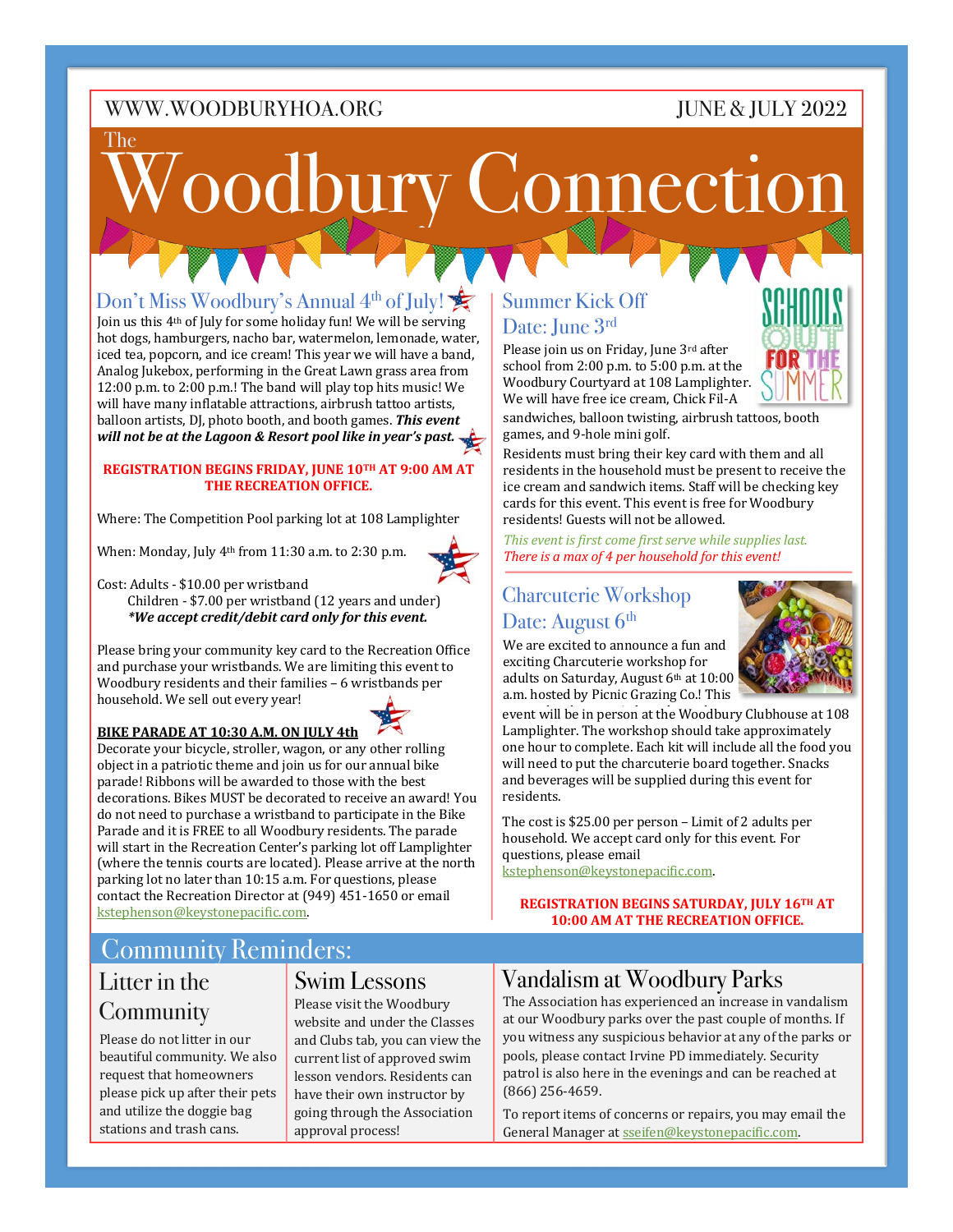## $JUNE & JULY 2022$

**IF YOU RENT YOUR HOME - WHAT YOU NEED TO KNOW: You are responsible for your tenants! You automatically** delegate the use of the recreational amenities to your tenants for the duration of their tenancy and your rights to use and enjoy the Master Association Property, and the recreational amenities are suspended. This means that you will not have access to use the pools and/or sport courts or to be able to reserve the clubhouse for an event or attend the Community events. (see Section 4 of the CC&R's)

- *You will need to provide your tenants with the Rules and Regulations & CC&R's.*
- *If* they are violation any of the CC&R's or Rules and Regulations, you will receive a violation letter and your tenant will *be mailed a copy.* If the violation is escalated to a hearing, you will be asked to attend the hearing to discuss the issue *with the Board of Directors.*

Each new tenant will need to get new key cards with their own family photo on them. They may not use key cards that do not have their photo on it. Homeowners will need to notify the General Manager or Recreation Director regarding any new tenants so that we may update the current Key Card Application on file. Tenants or new homeowners can email their family photo to kstephenson@keystonepacific.com. Key Card Applications can be found on the Woodbury website!

#### **DON'T LET PEOPLE YOU DON'T KNOW INTO THE POOL AREAS:**

As the pools continue to get busier and busier, Management would like to remind all residents to not let people into the pool areas that they don't know personally or that don't have key cards. Often times, we have found that people are being let into the pool areas and/or sport courts that don't even live in the Community.

#### **VOLLEYBALL COURT RESERVATIONS:**

In cooperation with the Orange County Health Department, the Woodbury Community requires advanced reservations to use the volleyball court. To make a reservation, please visit www.hoareservations.com/woodbury to begin the registration process. Once you have registered for an account, a member from Management will approve your account for you to begin making court reservations. An email will be sent to you once your account is approved. Each household can book 60-minute reservations. Detailed instructions can be found on the main page of the Woodbury website at www.woodburyhoa.org. For questions, please email the General Manager at secifen@keystonepacific.com. We appreciate your patience and understanding while we work through any issues that may arise with this new reservation process.

TRASH CANS: Please note that other than 12 hours before and after trash pickup, ALL trash cans must be stored out of common area view.

**MAILING ADDRESS:** If you are a homeowner and do not live in the community, please be sure that we have an active mailing address for you. We send important notices regarding violations that, if remain ignored, can result in costly fines.

ADDRESS VISIBILITY: Please look at the front of your home for the visibility of your house number. Many addresses are missing completely or are being blocked by overgrown shrubs or trees.

**PETS ON LEASH:** Please be reminded to always keep your pets on a leash during walks in Woodbury.

**TRESPASSING:** Please be respectful of your neighbor's property by not walking on their front lawn or allowing your pets to do so. Thank you for your cooperation.

#### **BOARD OF DIRECTORS CORNER:**

- Irvine Police Department has requested that when driving through the Woodbury Community that drivers be more diligent and obey the traffic signs, especially the **STOP SIGNS**. IPD has increased their presence and traffic citations will be issued. In addition, do not drive electric bikes on sidewalks, definitely a **NO NO**! All bikes and scooters should have a bell or horn to alert all pedestrians.
- REMINDER: Sidewalks are for pedestrians! Electric bikes, scooters, and/or skateboards do not have the right of way! Also, for those using wheels (bikes, scooters, etc.), please have the common courtesy to have a bell or horn to alert pedestrians that you are approaching.
- **ATTENTION:** Woodbury has placed signs around the walkways inside the Community Center. Please see photo on the left. These walkways are narrow, and they are not for bikes, scooters, and skateboards.
- We want to thank everyone for their patience, but now everyone can enjoy our renovated Resort Pool area! We have added separation between the pool/spa and the volleyball court, new lighting, stadium seating within the volleyball court, and an outdoor shower within the volleyball court area. In the Resort pool area, we added two large screen TV's, fireplace, firepit, new seating, pizza oven, BBQ, ice chest, sink, and a new glass wall between the Resort pool and Lagoon pool.
- We would like Woodbury residents that are currently parking on the streets, to use their garage instead. According to the CC&R's, your vehicle belongs in the garage and not on the **street.** We also have a few inconsiderate individuals that like to park blocking the crosswalks, run stop signs, and speed throughout the community. Again, these are traffic **violations.**

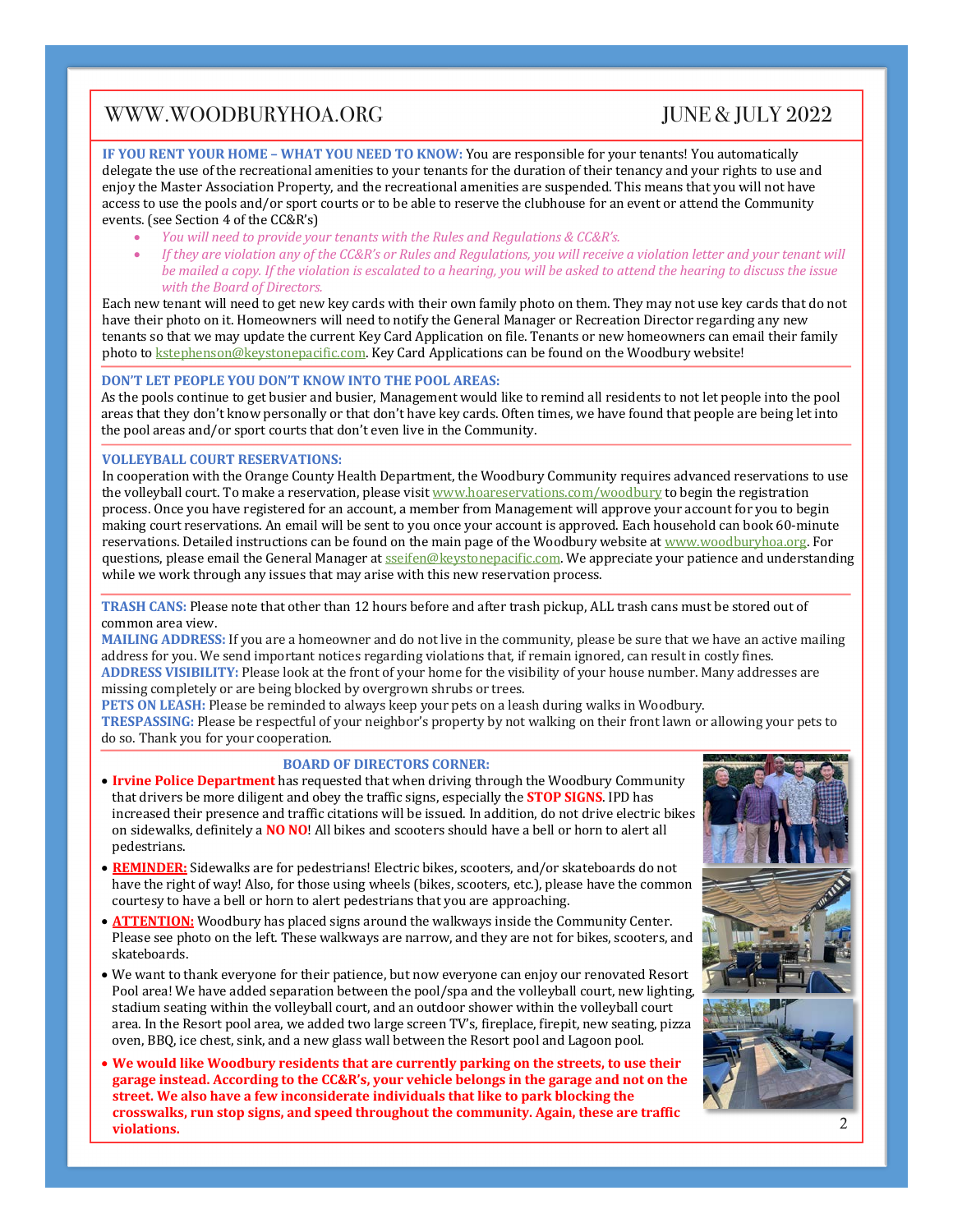## $JUNE & JULY 2022$

**RULES OF THE POOL:** With summer almost here, the pools are getting busier and busier. Please help us keep the community safe by observing and following the pool rules. Please visit our website for a complete pool rule list.

- 1. You MUST have a key card to enter the pool. Residents without a key card will be asked to leave the premises. Please contact the Association at (949) 451-1650 if you have lost your pool key card and would like to purchase another one.
- 2. Residents are responsible for letting in their guests into the pool area. There is a limit of  $(6)$  guests per household within the pool and park area.
- 3. No smoking of ANY kind, glass, pets, bikes, scooters, skateboards, loud or disturbing music inside the fenced areas.
- 4. Parents MUST be within arm's reach of children 6 years or younger while in the pool.
- 5. Residents may not reserve the pool furniture or cabanas by use of towels or other personal belongings.
- 6. All persons younger than 14 years of age must be accompanied by an individual 18 years or older. Children under the age of 14 are not allowed in the spa without an adult.
- 7. No boogie boards, rafts, boats, inflatable rings, arm floatation devices. Only U.S. Coast Guard approved floatation devices allowed.

If you witness someone breaking these rules, please contact Titanium Security at (866) 256-4659.



#### **LIFEGUARDS ON DUTY:**

Please note that lifeguards will be on duty at the Lagoon and Resort pool daily beginning May  $27<sup>th</sup>$  from 12 p.m. to 7 p.m. Please be reminded that the lifeguards should NOT be considered in lieu of proper parental supervision. There will not be lifeguards staffed at the Cypress Square, Date Palm Square, Peppertree Square, and Promenade Square pools.

#### **RED CROSS BLOOD DRIVE:**

Schedule now to donate blood on June 9th from 10 a.m. to  $4$  p.m. and July  $21$ <sup>st</sup> from  $10$  a.m. to  $4$  p.m. with the Red Cross! The Red Cross Bloodmobile will be in the Woodbury parking lot at 108 Lamplighter. Residents can schedule by going to www.RedCrossBlood.org and using the sponsor code: Woodbury. For any questions, please contact the Red Cross at (800) 733-2767.

#### **NEW REAL ESTATE SIGN GUIDELINES:**

When listing your home for sale or lease, please familiarize yourself and your listing agent with the new Woodbury Real Estate Sign Regulations. Only Woodbury approved sign standards are allowed to be placed in the community. Please visit our Woodbury website at www.woodburyhoa.org for the complete sign regulations the community. Real Estate Signs and Supplies can be contacted at (949) 855-1355 to purchase real estate signs.

#### **PICKLEBALL COURTS AVAILABLE NOW:**

Pickleball play is available on Court #1 for reservation on Tuesdays, Thursdays, and Sundays from 7:00 a.m. to 10:00 p.m. currently. These operating hours are subject to change. Residents must make an advanced reservation through the TennisBookings website. Play is limited to 30 minutes or one hour. On Court #1 there are 4 pickleball courts and net systems placed out. When you make a reservation for a pickleball court, you will be making a reservation for 1 of the 4 pickleball courts. Pickleball paddles and ball are available for use on the court. Please visit www.woodburyhoa.org.

#### **SUMMER COLORING CONTEST!**

Pick up a coloring page at the Woodbury office at 108 Lamplighter or print one off the Woodbury website at woodburyhoa.org. Use your best artist techniques to win the competition. Bring your page back to the office by Monday, June 27<sup>th</sup> at 12 p.m. for a chance to be one of four winners! Winners will be announced on Tuesday, June 28<sup>th</sup>. All submissions will be posted at the Recreation Office to view. We will choose one winner for each of the following age groups:



#### *0 to 6 years old and 7 to 14 years old.*

**WOODBURY WAVES SWIM MEETS:** Please note that the Woodbury Waves will be having swim meets at the Competition Pool on the following dates: June 18, June 25, July 16, and July 30. They will practice Monday – Thursday from 3:30 p.m. to 6:00 p.m. and Speed Aquatics will practice from 6:00 p.m. to 8:00 p.m. There will be 2 lanes open for resident swim during those practice times. We will also post a sign in the bulletin board outside of the main entrance to the Competition pool. We recommend residents who swim daily at the Competition Pool avoid those dates and times for swimming at that pool area.

**SPEED AQUATICS COMPETITIVE SWIM PROGRAM: You can email** Speed at speedaquatics@gmail.com. Please check out www.speedaquatics.com or call (949) 825-9901 for more information!

**TENNIS LESSONS:** Please visit the Woodbury website to find our approved tennis instructors. If you would like to become an approved tennis instructor, please follow the instructions on the website and email kstephenson@keystonepacific.com.

**COMMUNITY UPDATES:** Now you can receive updates via text message regarding the Woodbury Community! Text "WOODBURY" to (949)

998-4583 to sign up.



3